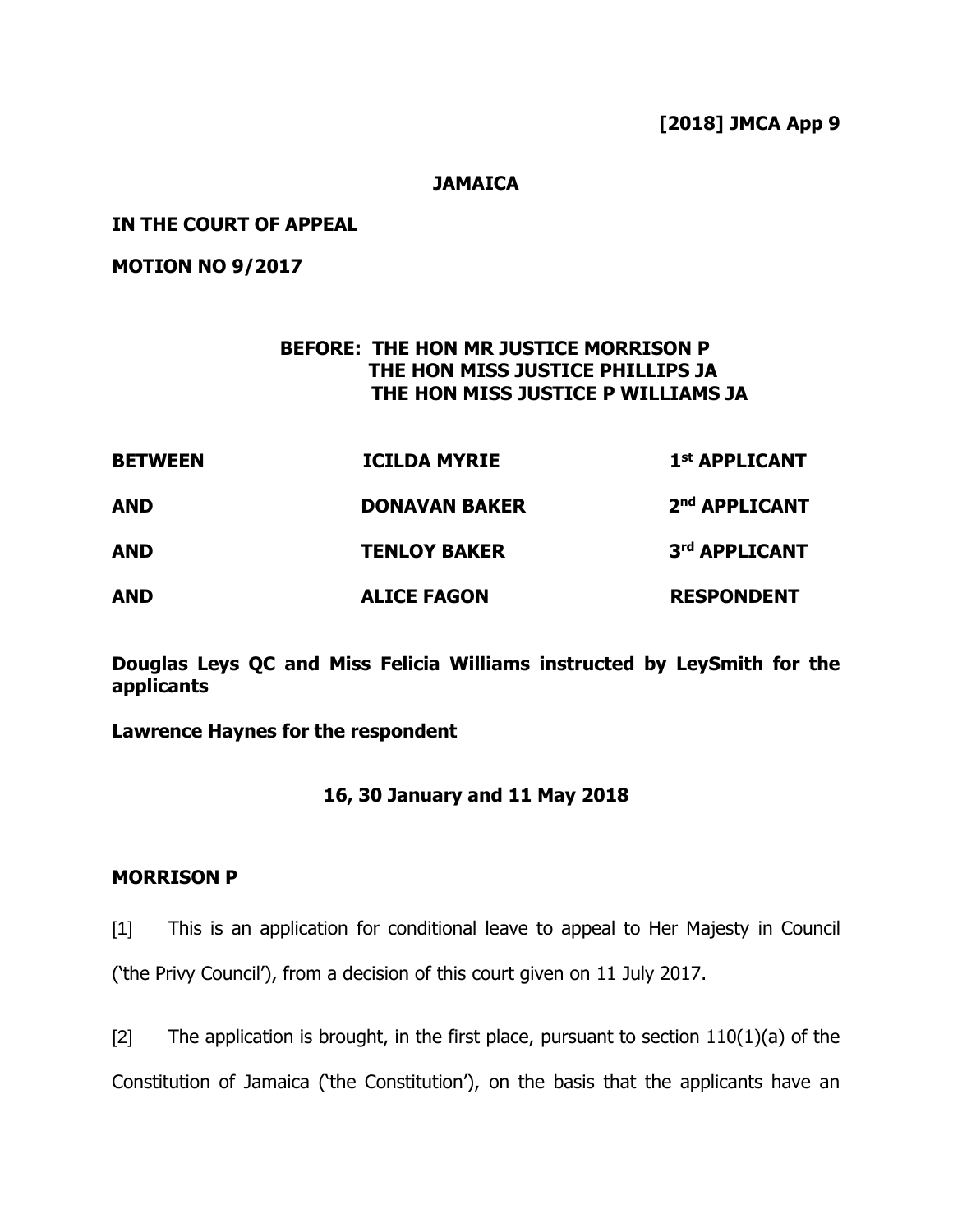appeal as of right. But further, or in the alternative, the applicants also seek leave, pursuant to section 110(2)(a), on the basis that the questions involved in the matter are such that, by reason of their great general or public importance or otherwise, ought to be submitted to the Privy Council.

[3] The matter arises in this way. On 29 October 2015, Evan Brown J gave judgment against the applicants in an action brought against them by the respondent for recovery of possession of certain lands in the parish of Saint Thomas. In the final judgment filed by the respondent's attorney-at-law on 4 November 2015, the terms of the judgment are recorded as follows:

- "1. That possession is granted to the Claimant of all that parcel of land situate at Spring Gardens, St. Thomas and bounded as follows:- On the East by the Main Road from Middleton to Morant Bay. On the West by lands belonging to Stephen Buckley and IRIS SINCLAIR. On the North by lands belonging to IRIS SINCLAIR and on the South by lands belonging to Stephen Buckley and measuring about 981.27 square metres more or less and more particularly described in a Survey Identification Diagram by Commissioned Land Surveyor Rixon E. Richards dated 25<sup>th</sup> May, 2008.
- 2. That a mandatory injunction is directed to the Defendants by themselves, their servants or howsoever otherwise to pull down, demolish and remove any building, outhouse wall or foundation constructed upon the said parcel of land.
- 3. Damages to the Claimant in the sum of One Hundred Thousand Dollars (**\$100,000.00**)
- 4. Costs to the Claimant to be taxed if not agreed."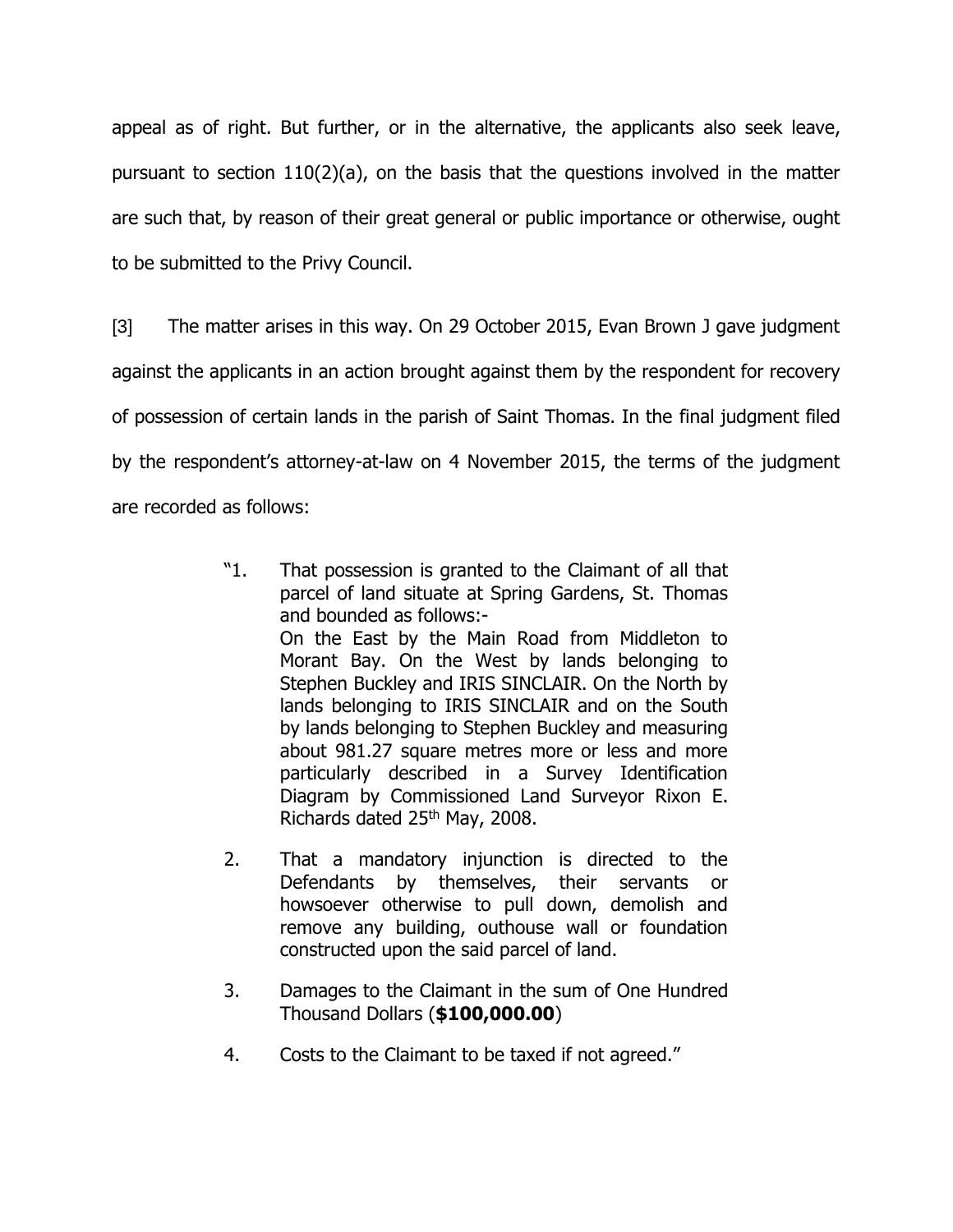[4] The applicants wished to appeal against this judgment. However, they did not file their appeal within the 42-day period limited for this purpose by the Court of Appeal Rules 2002 (rule  $1.11(1)(c)$ ). As a consequence, it was necessary for them to apply to the court for an extension of time within which to appeal (rules 1.11(2) and 1.7(2)). This they did by notice of application for court orders filed on 13 July 2016.

[5] In a decision ([2017] JMCA App 19) given on behalf of the court by Brooks JA on 11 July 2017, the application for extension of time was refused, with costs to the respondent to be agreed or taxed. Brooks JA considered, applying the test usually applied by the court in these matters, that (i) the delay in filing the appeal was inordinate and, in any event, inadequately explained; and (ii) there was no merit in the proposed appeal (see **Leymon Strachan v The Gleaner Company Limited**, (unreported), Court of Appeal, Jamaica, Motion No 12/1999, judgment delivered 6 December 1999).

[6] On the question of merit, Brooks JA said the following (at paras [4]-[8]):

"[4] There are two main aspects to the important question of merit, or whether the appeal has a realistic prospect of success. The first aspect to be considered is the learned trial judge's decision to proceed with the trial despite the applicants' application for an adjournment on the date that the matter was set for trial. The learned judge had a discretion as to whether or not to grant their application for an adjournment for them to have applied for relief from sanction.

[5] The applicants have not shown any basis on which this court, if it were to hear an appeal, would disturb the learned trial judge's exercise of his discretion. The applicants appeared before him not having obeyed the order to file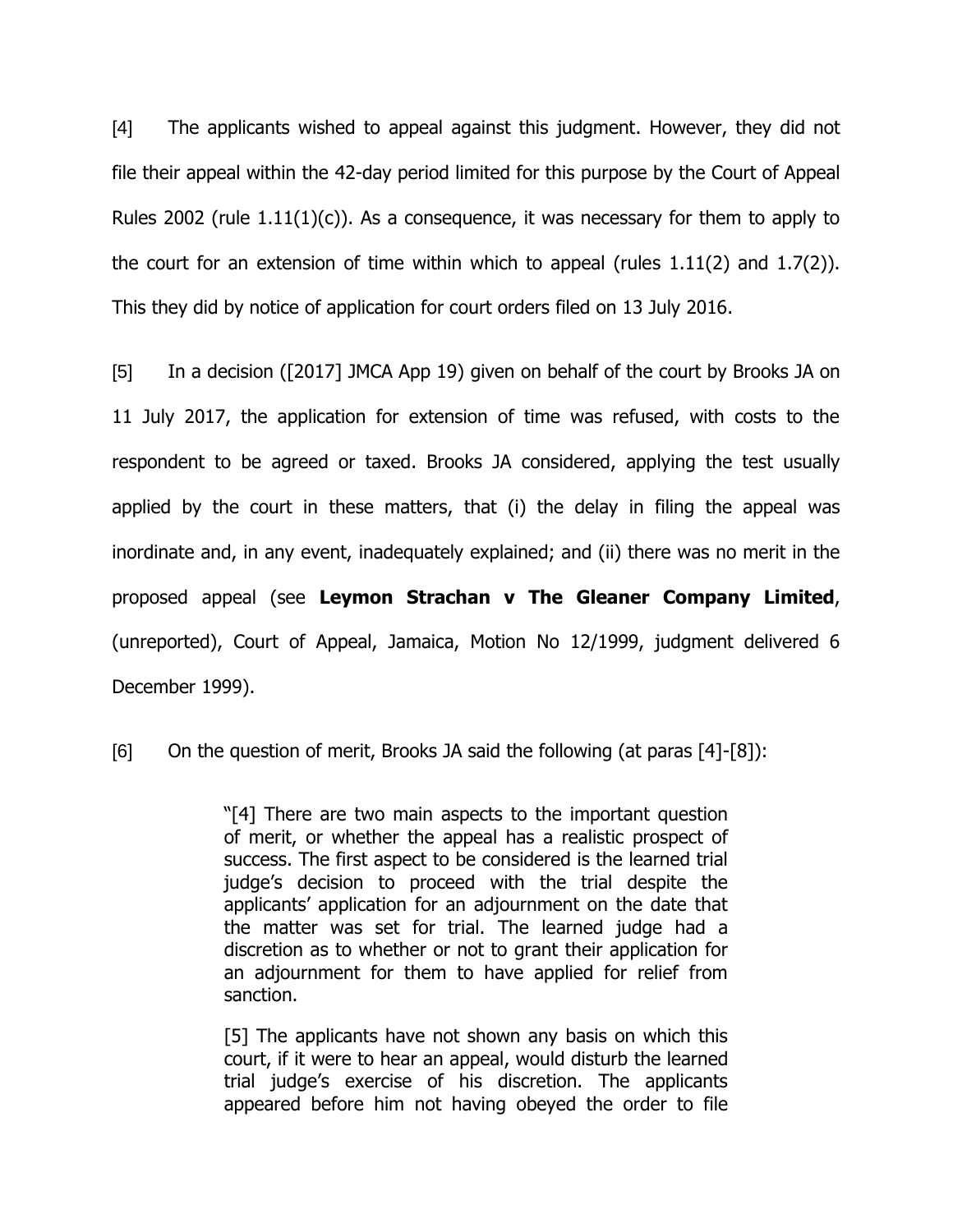witness statements and without any ready application for relief from sanction.

[6] On the second aspect, we see that, on the face of it, the case in the court below turned on whether or not the parcel of land which Ms Fagon claimed is a separate parcel from that which the applicants claimed. Ms Fagon claimed that there were in fact two separate parcels, while the applicants asserted that the land claimed by Ms Fagon was part of a single parcel of land which belonged to them.

[7] The surveyor's report, which was ordered by the court as an investigative tool in clarifying the issues between the parties, suggests that there are in fact separate parcels having separate valuation numbers according to the Commissioner of Lands. There was also evidence before the learned trial judge from Miss Fagon and her brother to support the surveyor's report. There seems, therefore, to be no arguable case for appeal on the merits. There was no evidence from the applicants before the learned trial judge, and none has been placed before us, which contends that the surveyor was wrong in his analysis which supported Ms Fagon's case.

[8] It is accepted that there will be significant prejudice to the applicants who will have their structure, which they built on the land, torn down, but their situation results from their failing to obey the orders of the court to file the witness statements, and, importantly, to cease construction. Ms Fagon will also be prejudiced if this application were to be granted. She would be denied, at least for a time, of the fruits of her judgment. But prejudice by itself is not determinative of the application. As was said in the **Commissioner of Lands v Homeway Foods** [2016] JMCA Civ 21, it is the consideration of all the various aspects, mentioned in **Leymon Strachan v Gleaner Company**, which decides the achievement of the overriding objective (see paragraphs [125] to [126] of **Homeway Foods**)."

[7] The application for conditional leave was supported by an affidavit filed on 2 August 2017 by the  $2^{nd}$  applicant on behalf of the applicants. The  $2^{nd}$  applicant stated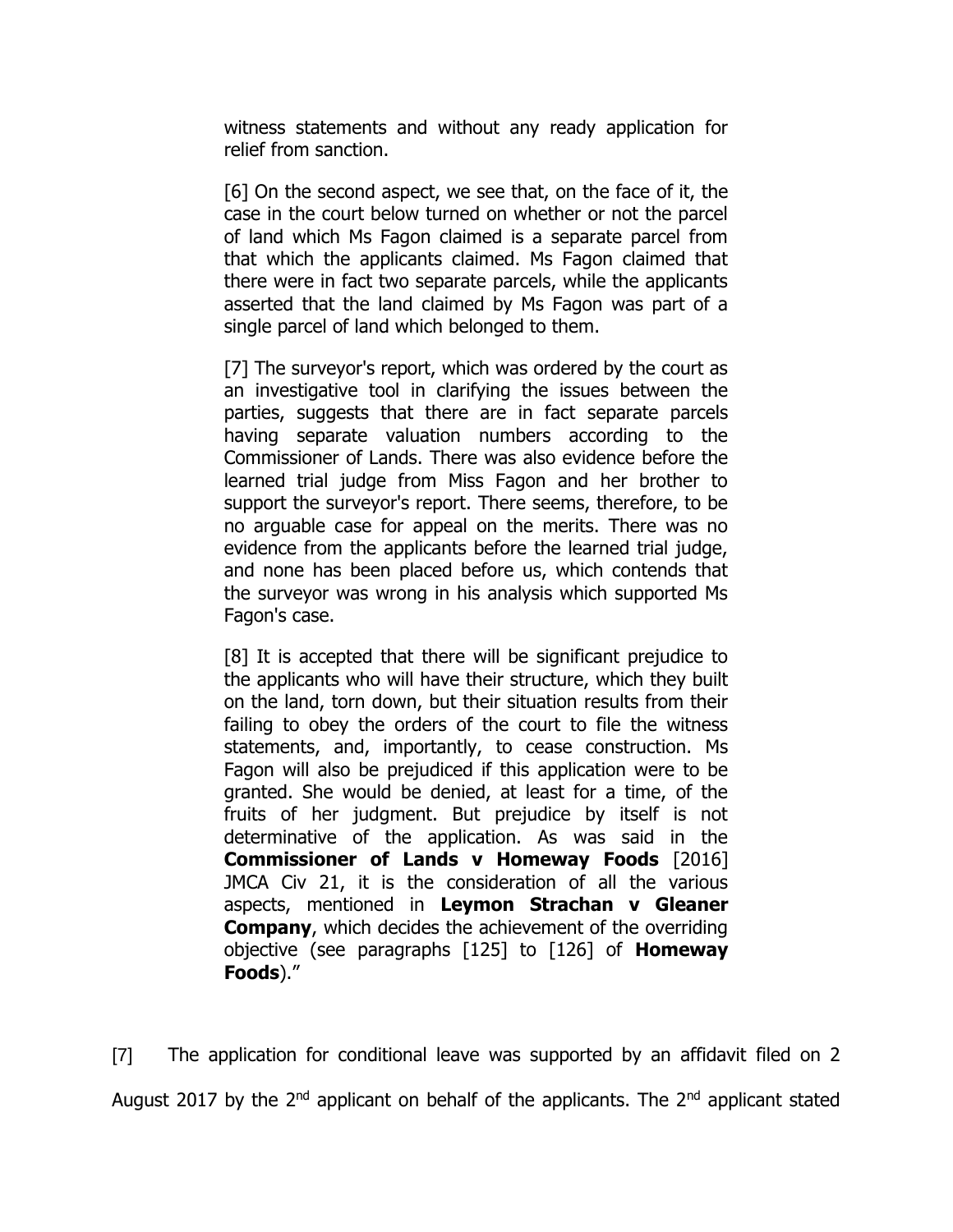that the applicants had been advised that, in the absence of written reasons for his decision from the trial judge, it would be necessary for the transcript of the proceedings at trial to be made available to the court for the purposes of the extension of time application. However, despite letters to the registrar of the Supreme Court requesting the transcript, and despite the fact that the hearing was once adjourned in order for it to be obtained, the court had in the end proceeded to hear and dismiss the extension of time application without the benefit of the transcript. Accordingly, the  $2<sup>nd</sup>$  applicant stated, given that neither the applicants nor their attorneys-at-law had any control over when the transcript might have become available, they should have been given the opportunity to have the appeal heard with the transcript.

[8] Moving the application for conditional leave before us on behalf of the applicants, Mr Leys QC submitted, firstly, that this was a final decision, within the meaning of section 110(1)(a), in the sense that it left the applicants with no recourse other than an appeal to the Privy Council. However, when reminded by the court that this court has consistently applied the 'application test' to the issue of whether a decision in respect of which leave to appeal is sought is final or not, Mr Leys submitted that the matter in any event involved questions of great general or public importance, within the meaning of section 110(2)(a). In particular, Mr Leys submitted, there was the question of whether the applicants' rights under section 16(2) of the Constitution to a fair hearing had been breached by the non-availability in this court of a transcript of the proceedings in the court below.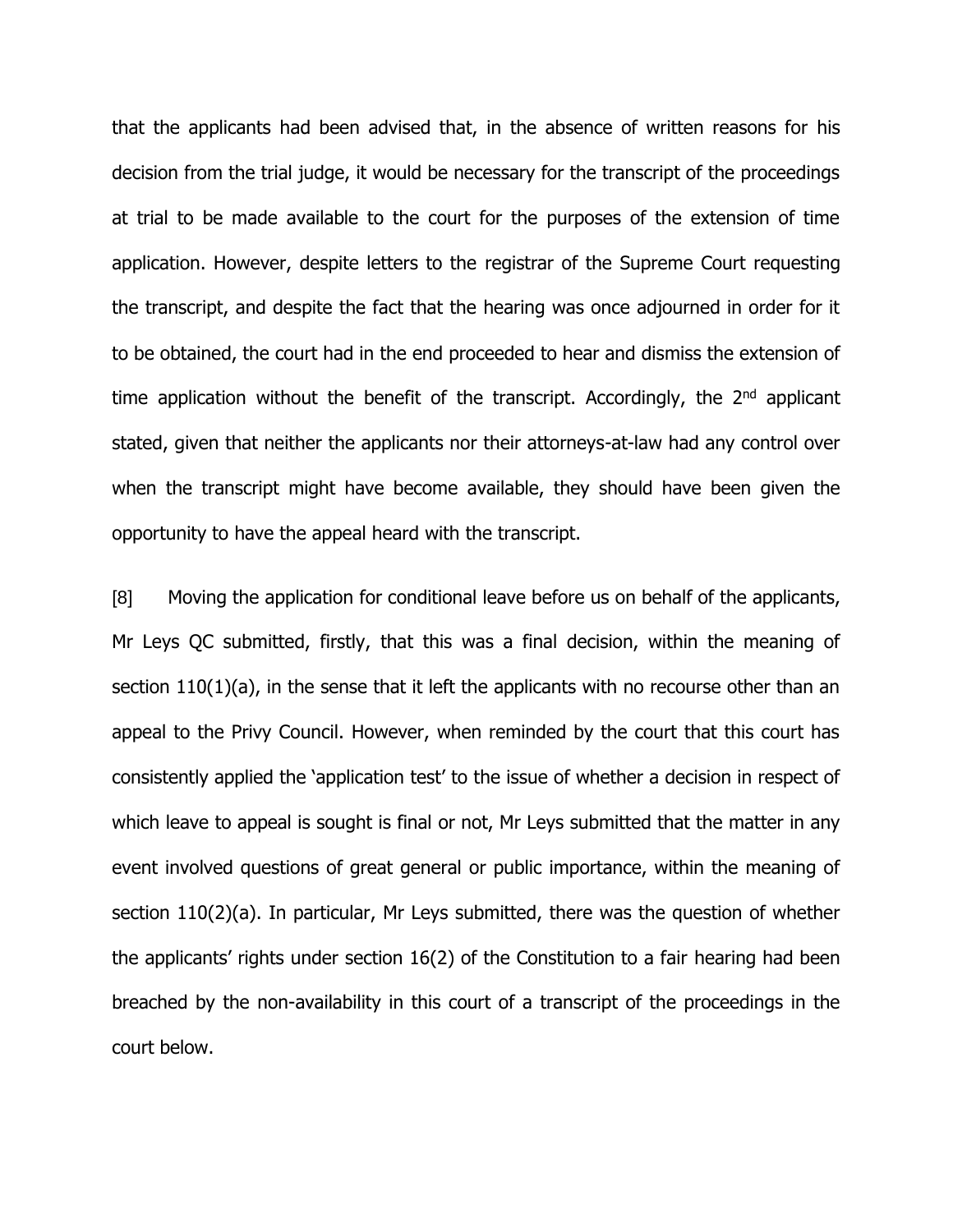[9] For the respondent, Mr Haynes declined to take any position in relation to the appropriate test for determining whether a decision is final for the purposes of section 110(1)(a). However, as regards section 110(2)(a), Mr Haynes submitted that the question of great public or general importance must derive from the matter itself and that there was nothing in this matter which could possibly satisfy this criterion.

 $[10]$  In so far as is relevant, section  $110(1)(a)$  of the Constitution provides as follows:

- "(1) An appeal shall lie from decisions of the Court of Appeal to Her Majesty in Council as of right in the following cases –
	- (a) where the matter in dispute on the appeal to Her Majesty in Council is of the value of one thousand dollars or upwards or where the appeal involves directly or indirectly a claim to or question respecting property or a right of the value of one thousand dollars or upwards, final decisions in any civil proceedings;

..."

[11] After a characteristically careful review of the relevant decisions of this court, in **HDX 9000 Inc v Price Waterhouse (A Firm)** [2016] JMCA App 25, F Williams JA concluded that the settled position of this court was that, "to determine whether a matter is final or interlocutory for the purposes of applications for leave to appeal pursuant to Section  $110(1)(a)$  of the Constitution, the 'application test' is that which is to be used". Accordingly, in the case of an application for an extension of time such as that brought by the applicants in this case, the relevant question for the court is whether the nature of the application was such that, whatever outcome ensued, it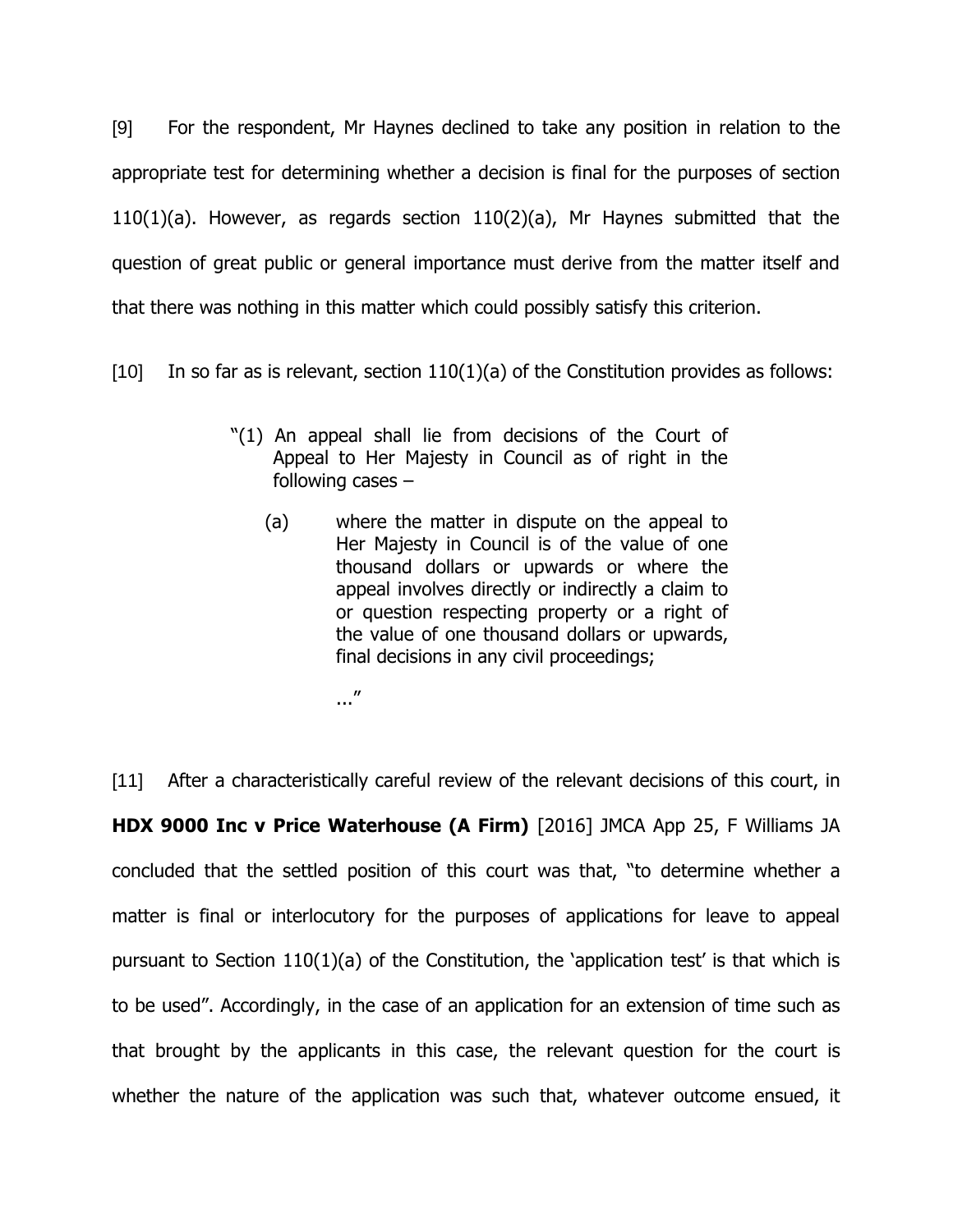would have brought finality to the matter. It is only if the matter would have satisfied this test that it will be considered final for the purposes of section 110(1)(a). I think it is only necessary to state the principle for it to be clear that the application in this case was interlocutory and not final: had it been granted, the applicants would have been allowed to file their appeal out of time and the appeal would have proceeded in the usual way, but, because it was refused, the appeal could not get off the ground at all.

[12] So the applicants do not have an appeal as of right in this case. In order to bring themselves within section 110(2)(a), the applicants must demonstrate to the court that they have an appeal which gives rise to a question of great general or public importance. It is clear from a long and unchallenged line of authority in this court that, in order to satisfy this criterion, the applicants must show that the question of law involved in the proposed appeal is not only an important question of law, but one which goes beyond the rights of the particular litigants (see, for instance, the decision of this court's predecessor in **Vick Chemical Company v Cecil DeCordova and others** (1948) 5 JLR 106, per MacGregor J at page 109; **Michael Levy v Attorney General of Jamaica and Jamaican Redevelopment Foundation Inc** [2013] JMCA App 11, per Morrison JA at paragraph [32]; and **Viralee Bailey-Latibeaudiere v The Minister of Finance and Planning and the Public Service and others** [2015] JMCA App 7, per Phillips JA at paragraph [34]).

[13] In my view, as attractively as the case was put on their behalf by Mr Leys, the applicants have also failed to satisfy this criterion. In considering whether to proceed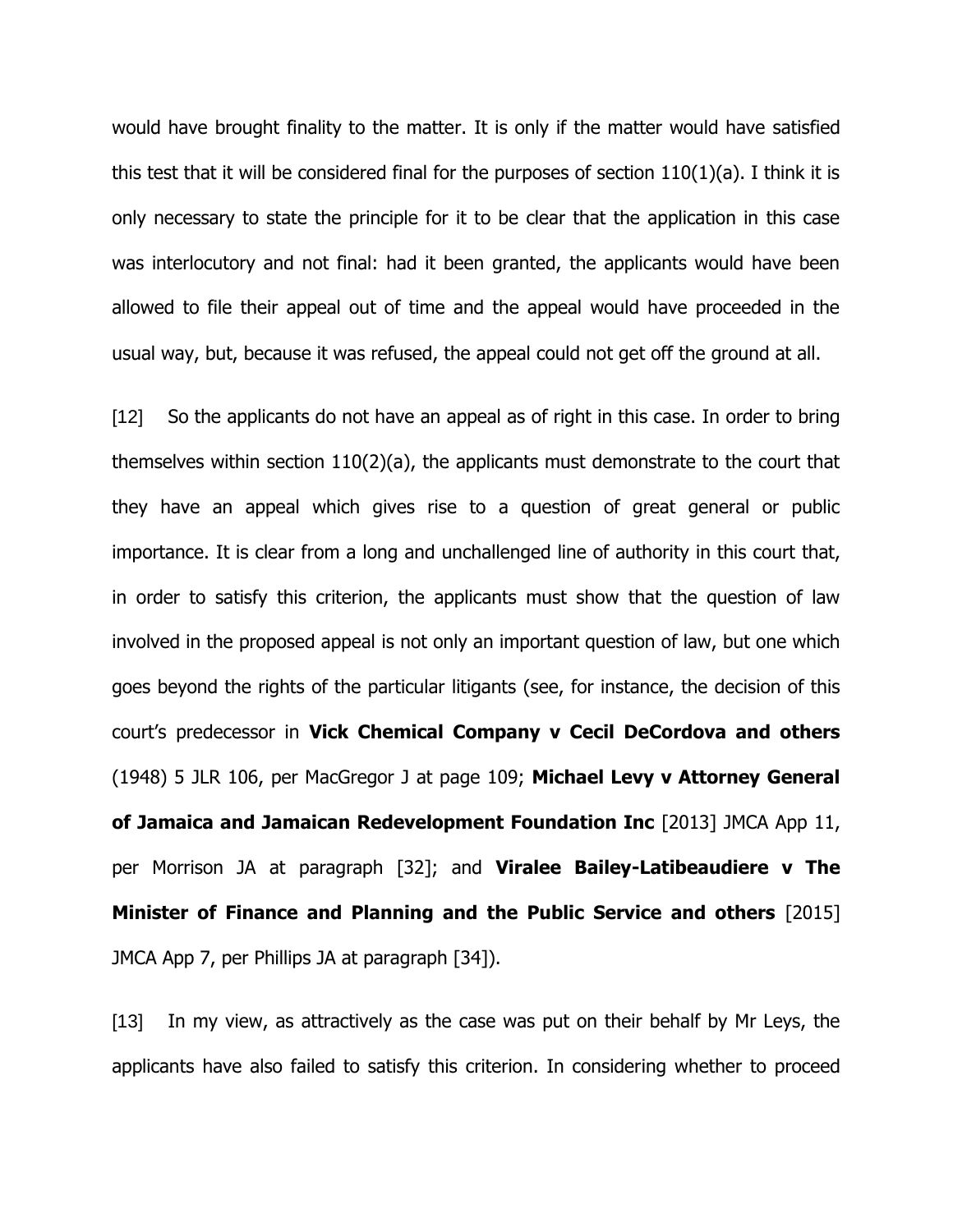with the application for an extension of time to file the appeal without the aid of the transcript of the proceedings in the trial court, this court had to have regard to all that had gone before. The matter had already been once adjourned to facilitate the obtaining of the transcript. When the application came on for hearing the second time, there appears to have been no indication as to when that transcript was likely or expected to become available. The court was therefore required to act in the exercise of its discretion. Against this background, the court's decision involved a straightforward application of the well-known principles upon which this court acts in considering applications for extension of time. And so, despite Mr Leys' brave attempt to eke out a fair hearing issue from the facts of this case, it seems to me that there is absolutely nothing in it which is likely to be of any significance to anyone except the parties themselves.

[14] I would therefore refuse the application, with costs to the respondent to be agreed or taxed.

#### **PHILLIPS JA**

[15] I have read in draft the judgment prepared by the learned President. I agree with his reasoning and conclusions and have nothing to add.